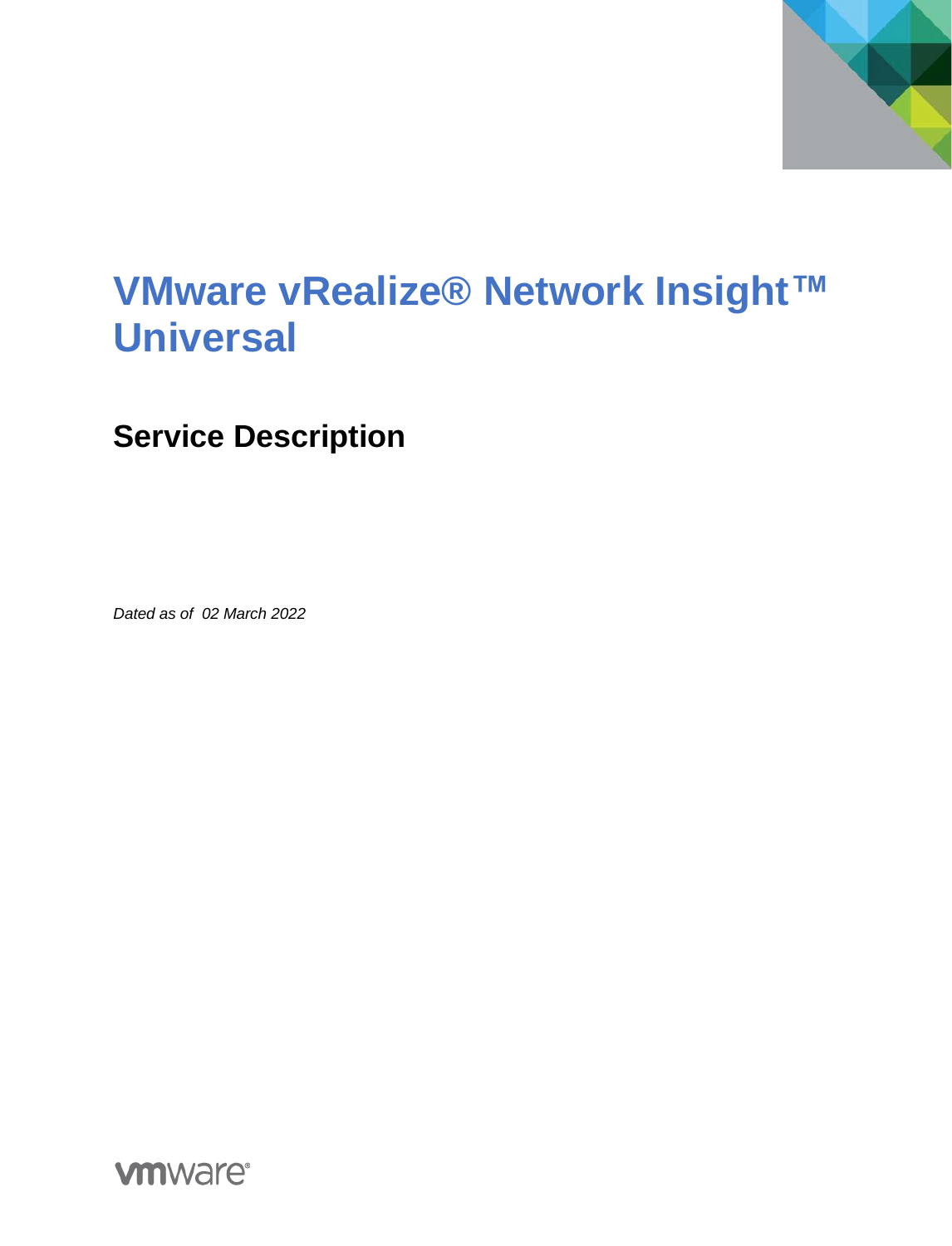© 2022 VMware, Inc. All rights reserved. This product is protected by U.S. and international copyright and intellectual property laws. This product is covered by one or more patents listed at [http://www.vmware.com/download/patents.html.](http://www.vmware.com/download/patents.html)

VMware is a registered trademark or trademark of VMware, Inc. in the United States and/or other jurisdictions. All other marks and names mentioned in this Service Description may be trademarks of their respective companies.

As used in this Service Description, "VMware", "we", or "us" means VMware, Inc., a Delaware corporation, if the billing address for your order is in the United States, or VMware International Unlimited Company, a company organized and existing under the laws of Ireland, if the billing address for your order is outside the United States. Terms not defined in this Service Description are defined in the Terms of Service or elsewhere in the Agreement.

The VMware Privacy Notices describe how personal information may be collected, used, shared or otherwise processed by VMware as a data controller. The VMware Privacy Notices are available at [https://www.vmware.com/help/privacy.html.](https://www.vmware.com/help/privacy.html)

VMware, Inc. 3401 Hillview Ave. Palo Alto, CA 94304 [www.vmware.com](http://www.vmware.com/)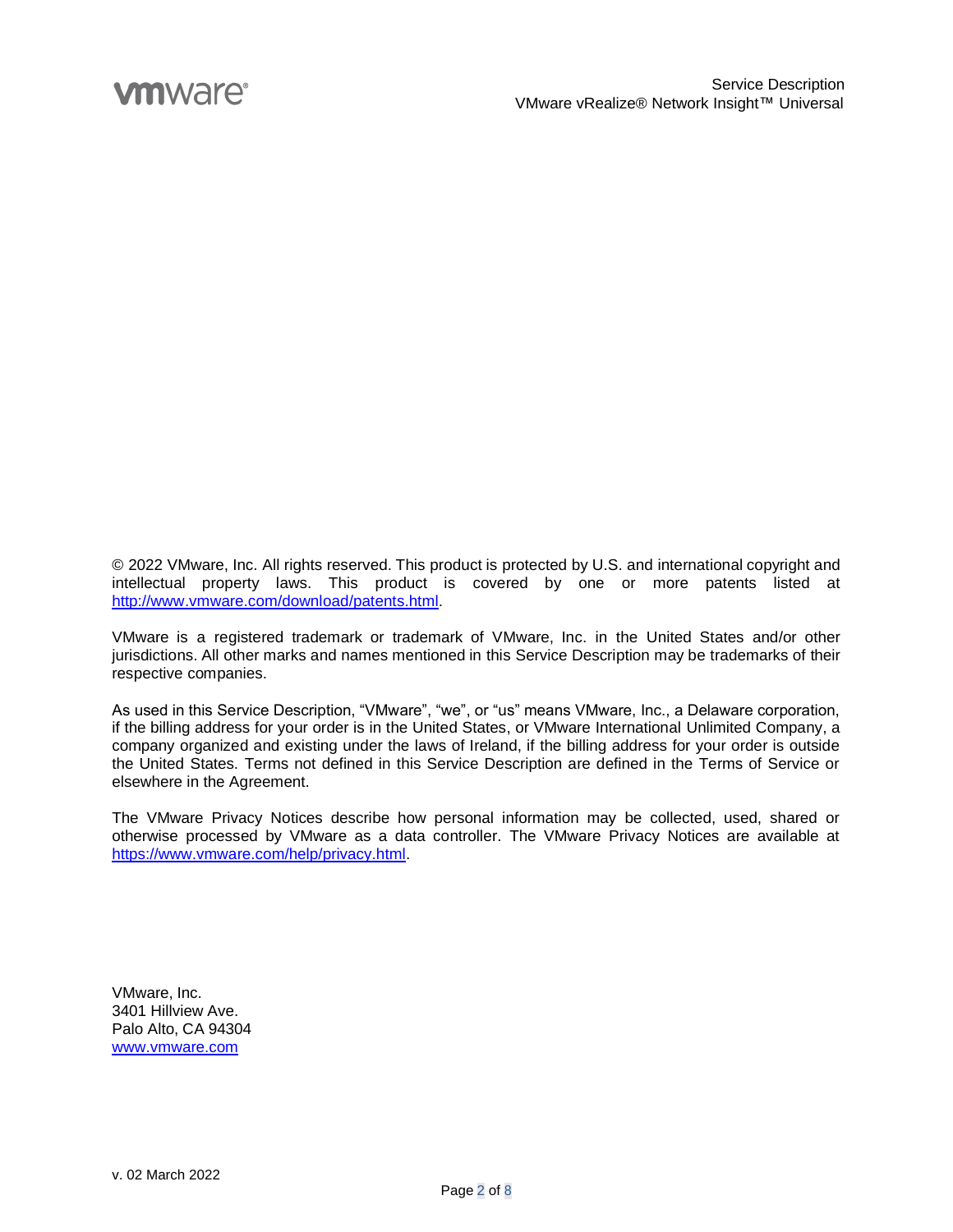# **1. Introduction**

### **1.1 Service Description**

VMware vRealize® Network Insight™ Universal ("vRealize Network Insight Universal" or the "Service Offering") is a cloud-managed subscription offering that includes both on-premises and hosted components. vRealize Network Insight Universal gives customers the ability to holistically manage instances across hybrid and multi-cloud environments, and provides customers with an option to change between its on-premises environment and a cloud environment, thereby giving customers a seamless experience as they accelerate their transition to the cloud. vRealize Network Insight Universal (Standard) also provides VMware vRealize® Cloud Federated Analytics™ for a single pane of glass view and control of all a customer's managed environments.

**vRealize Network Insight Universal** includes the following components:

On-premises components:

- VMware vRealize® Network Insight™ (Enterprise)
- VMware vRealize® Suite Lifecycle Manager™

Hosted components:

- VMware vRealize® Network Insight Cloud™
- VMware vRealize® Cloud Subscription Manager™

## **1.2 Technical Documentation and Training**

For technical documentation and training for the Service Offering, refer to the technical documentation for each component of the Service Offering, available at: [https://docs.vmware.com](https://docs.vmware.com/)

## **1.3 Legal Terms**

Use of the Service Offering is subject to the VMware Cloud Service Offerings Terms of Service, that can be found through a link on the VMware end user terms landing page, at: <https://www.vmware.com/download/eula.html>

The on-premises components are VMware Software, and are subject to the VMware End User License Agreement (the "EULA", that can be found through a link on the VMware end user terms landing page, at:<https://www.vmware.com/download/eula.html>

If there is a conflict between the EULA and the Agreement (as defined in the TOS), the terms of the Agreement will govern.

# **2. Service Operations**

The following outlines VMware's roles and responsibilities in providing the Service Offering. While specific roles and responsibilities have also been identified as being owned by you, any roles or responsibilities not contained in this Service Description are either not the duty of VMware or are assumed to be your responsibility.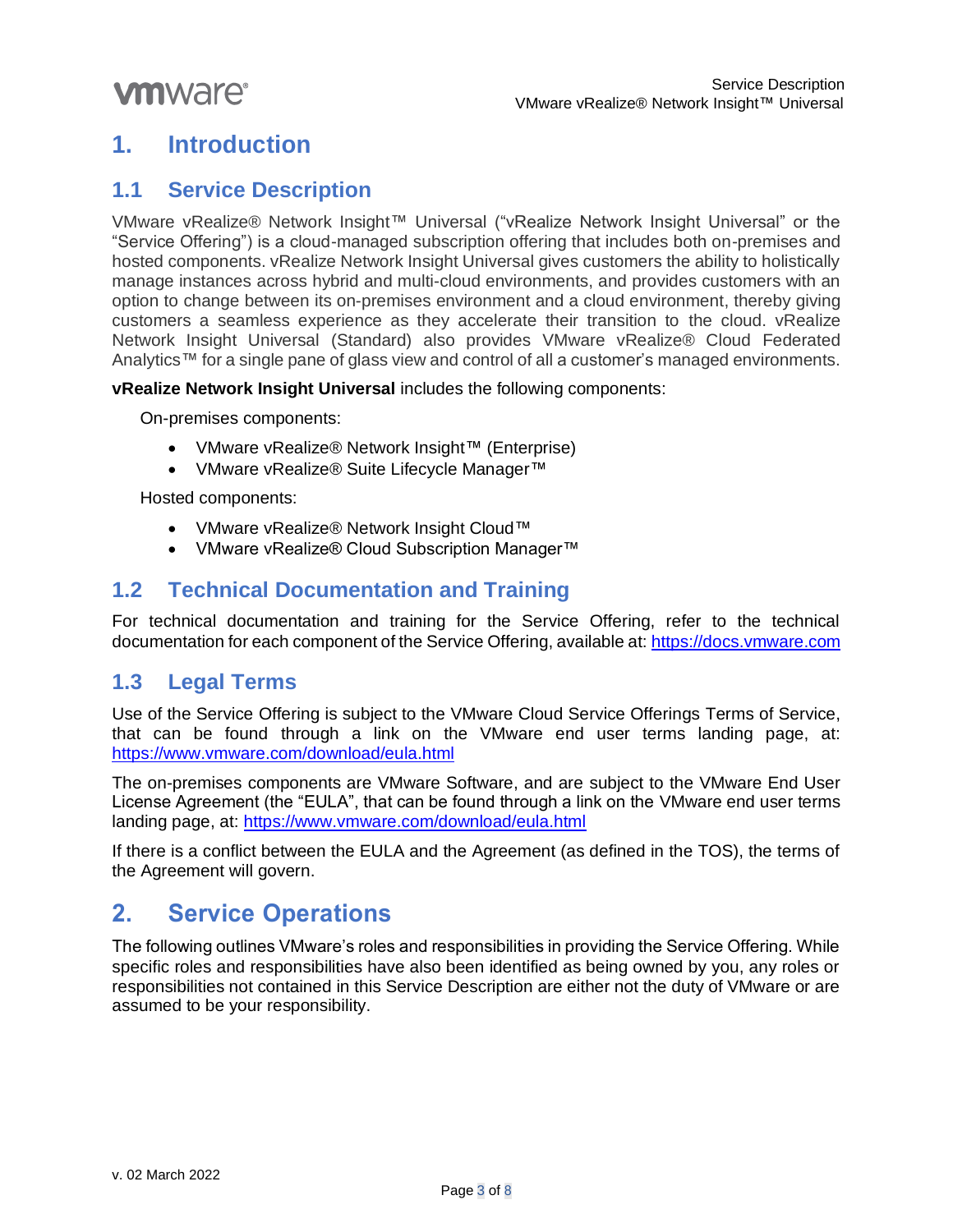# **2.1 Service Provisioning**

#### **2.1.1 On-premises Components**

For the on-premises components of vRealize Network Insight Universal, VMware will provide the following provisioning services:

• Deliver applicable license key(s) to the VMware customer account of the contact that you identified in your Order.

Your responsibilities include:

- Deploy the latest version of vRealize Suite Lifecycle Manager in your on-premises environment, and establish a connection between vRealize Suite Lifecycle Manager and your VMware customer account.
- Use vRealize Suite Lifecycle Manager to apply the vRealize Network Insight Universal license key to the on-premises components of the Service Offering and activate these components.
- If you are using any on-premises components of the Service Offering, you must (i) install vRealize Suite Lifecycle Manager in your on-premises environment, as provided above, and (ii) maintain a connection between vRealize Suite Lifecycle Manager and vRealize Cloud Subscription Manager, to enable reporting of usage and licensing data to VMware, as more particularly set forth in Section 3.3, below.

#### **2.1.2 Hosted Components**

VMware will provide the following provisioning services for the hosted components of the Service Offering:

- VMware will send a notification to the contact that you identified in your Order inviting that contact to activate the hosted components of the Service Offering. Hyperlink(s) to activate and access the hosted components of the Service Offering will be provided within that notification.
- VMware will ensure that the identified contact can create additional user accounts for other users, as needed.

Your responsibilities include:

- Activate all hosted components of the Service Offering by accessing the activation hyperlink(s) provided by VMware and, as needed, create and configure a VMware Cloud Services account.
- Establish a method of payment for your VMware Cloud Services account.
- As needed, deploy and configure cloud proxies in your on-premises environment to collect and route data into the hosted components of the Service Offering.
- As needed, configure the hosted components of the Service Offering to access your account(s) with supported third-party cloud-based services (for example, Amazon Web Services).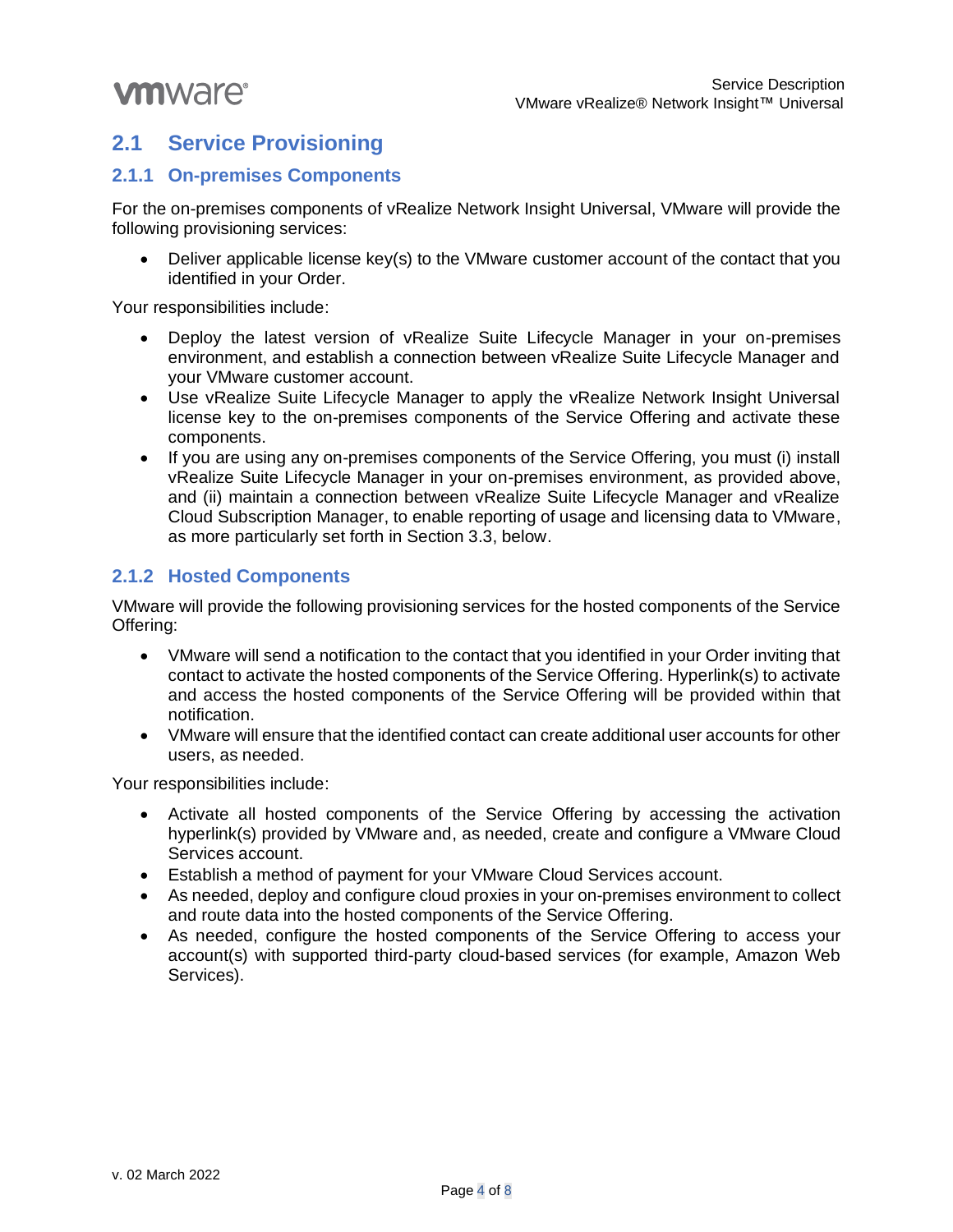# **2.2 Incident and Problem Management**

VMware will provide incident and problem management services (e.g., detection, severity classification, recording, escalation, and return to service) pertaining to:

• Infrastructure over which VMware has direct, administrative access and control, including servers and services used to provide the Service Offering.

You are responsible for incident and problem management (e.g., detection, severity classification, recording, escalation, and return to service) pertaining to:

- Your account settings in the Service Offering administrative management console.
- User-deployed and user-configured assets such as proxy agents.
- Anything else not under VMware's direct control and administration.

## **2.3 Change Management**

VMware will provide the following change management elements:

• Processes and procedures to release new code versions and bug fixes.

You are responsible for:

- Management of changes to your tagging process, alert settings, dashboards, and other content.
- Administration of self-service features provided through the Service Offering's system console and user portal, up to the highest permission levels granted to you.
- Changes in the data collection agents used.
- Cooperating with VMware when planned or emergency maintenance is required.

#### **2.4 Service Operations Data**

In connection with providing the Service Offering, VMware collects and processes information (such as configuration, performance, and log data) from VMware's software or systems hosting the Service Offering, and from the customer's systems, applications, and devices that are used with the Service Offering. This information is processed to facilitate delivery of the Service Offering, including but not limited to (i) tracking entitlements, (ii) providing support, (iii) monitoring and ensuring the performance, integrity, and stability of the Service Offering's infrastructure, and (iv) preventing or addressing service or technical issues. To the extent any of this data is considered personal data under applicable data protection laws, the data will be treated in accordance with VMware's Privacy Notice, including the VMware Products and Services Notice available at: [https://www.vmware.com/help/privacy.html.](https://www.vmware.com/help/privacy.html)

#### **2.5 Usage Data**

The Service Offering collects data (such as configuration, performance, and usage data) directly from VMware's software or systems hosting the Service Offering, and from the customer's systems, applications, and devices involved in the use of the Service Offering, to improve VMware products and services, your and your users' experience, as more specifically described in VMware's Trust and Assurance Center, at:

[https://www.vmware.com/solutions/trustvmware/usage-data-programs.html.](https://www.vmware.com/solutions/trustvmware/usage-data-programs.html)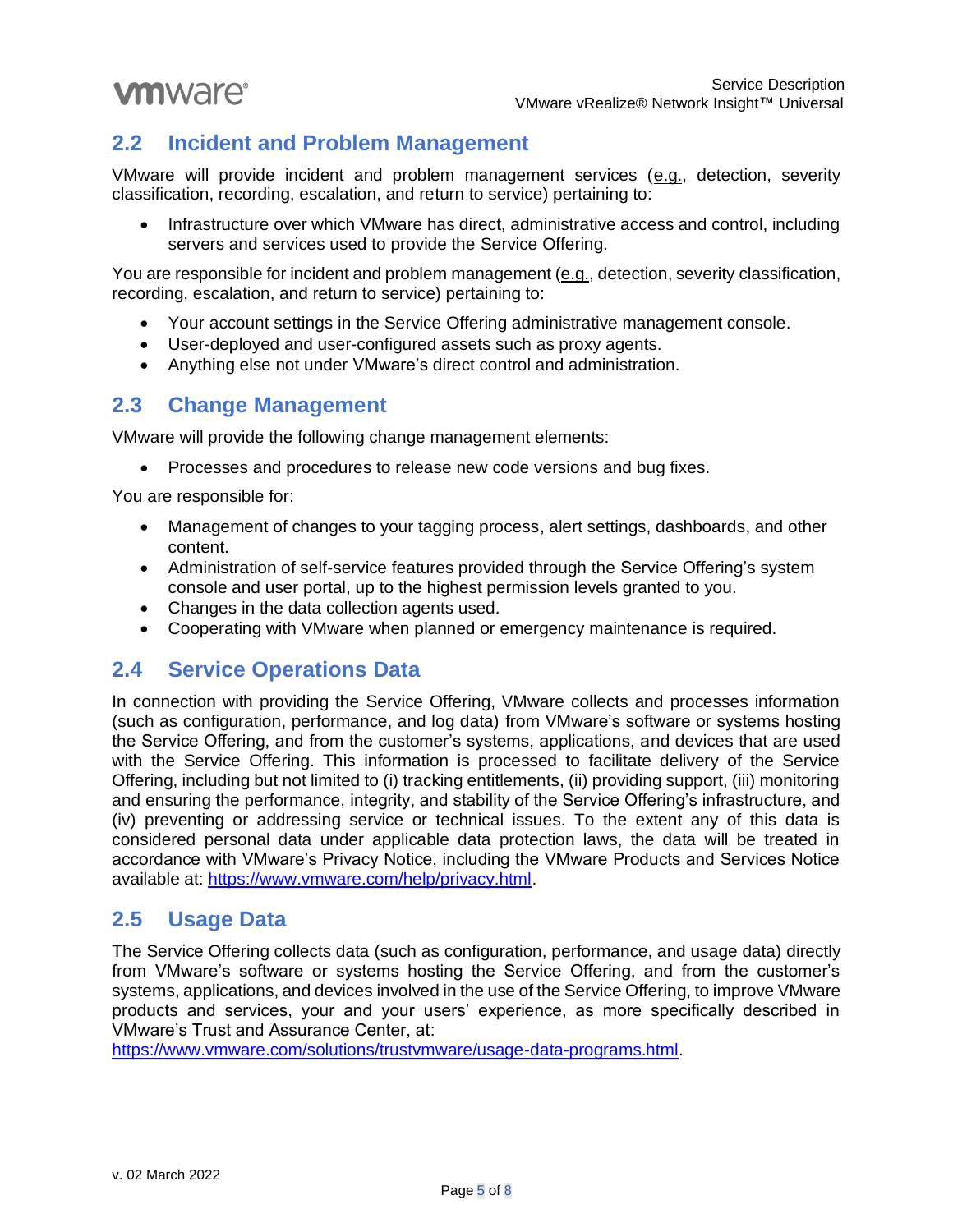To the extent that any of this data is considered personal data under applicable data protection laws, the data will be treated in accordance with the VMware Privacy Notices, found at [https://www.vmware.com/help/privacy.html.](https://www.vmware.com/help/privacy.html)

In connection with the collection of usage data, VMware and its service providers use cookies. Detailed descriptions of the types of cookies we use can be found at the VMware Privacy Notices available at [https://www.vmware.com/ help/privacy.html.](https://www.vmware.com/%20help/privacy.html) More information on how to choose whether to accept certain cookies used by VMware websites and solutions can also be found from that page.

## **2.6 Service Location**

Hosted components of the Service Offering are deployed in Amazon Web Services ("AWS") data centers in multiple regions. You have the option of selecting the AWS region where your instances of the hosted components of the Service Offering will be deployed, and data collected or generated by the hosted components will persist in that data center. If you do not select a specific AWS region, your instances of hosted components will be hosted in the US West (Oregon) AWS region.

# **3. Business Operations**

# **3.1 Purchasing the Service Offering**

The Service Offering is sold on a per-CPU basis. For purposes of this Service Description, **"**CPU**"** is a unit of measure defined based on the environment managed by the Service Offering, and one "CPU" is defined as any one of the following, as applicable:

- A single Processor running VMware vSphere®
- A single Processor running on VMware Cloud™ on AWS or on VMware Cloud™ on Dell EMC
- Up to eighteen (18) vCPU in a public cloud environment
- Up to eighteen (18) Non-VMware IP Endpoints in Your on-premise environment discovered from Device Flows

For any Software licensed on a per-Processor basis, each Software license may be used on a Processor with up to thirty-two (32) Physical Cores. If the Processor has more thirty-two (32) Physical Cores, one (1) additional Software license is required for every additional thirty-two (32) Physical Cores in the Processor.

A "Processor" means a single, physical chip that houses at least one Physical Core that can execute computer programs. A "Physical Core" means a single physical computational unit of the Processor.

A Device Flow is defined as a stream of packets, aggregated across individual sessions, with unique source IP address, destination IP address, IP protocol, and destination UDP/TCP port. A Flow can represent unidirectional or bidirectional communication.

A Non-VMware IP Endpoint means any IP address that is discovered in vRealize Network Insight only from the switch/underlay NetFlow, IPFIX or sFlow records. For example, a Non-VMware IP Endpoint could be IP end points (physical or virtual) that are communicating with each other, but that are not reported by a VMware data source.

Each "CPU" can be applied to usage of either the on-premise components of the Service Offering or the hosted components of the Service Offering.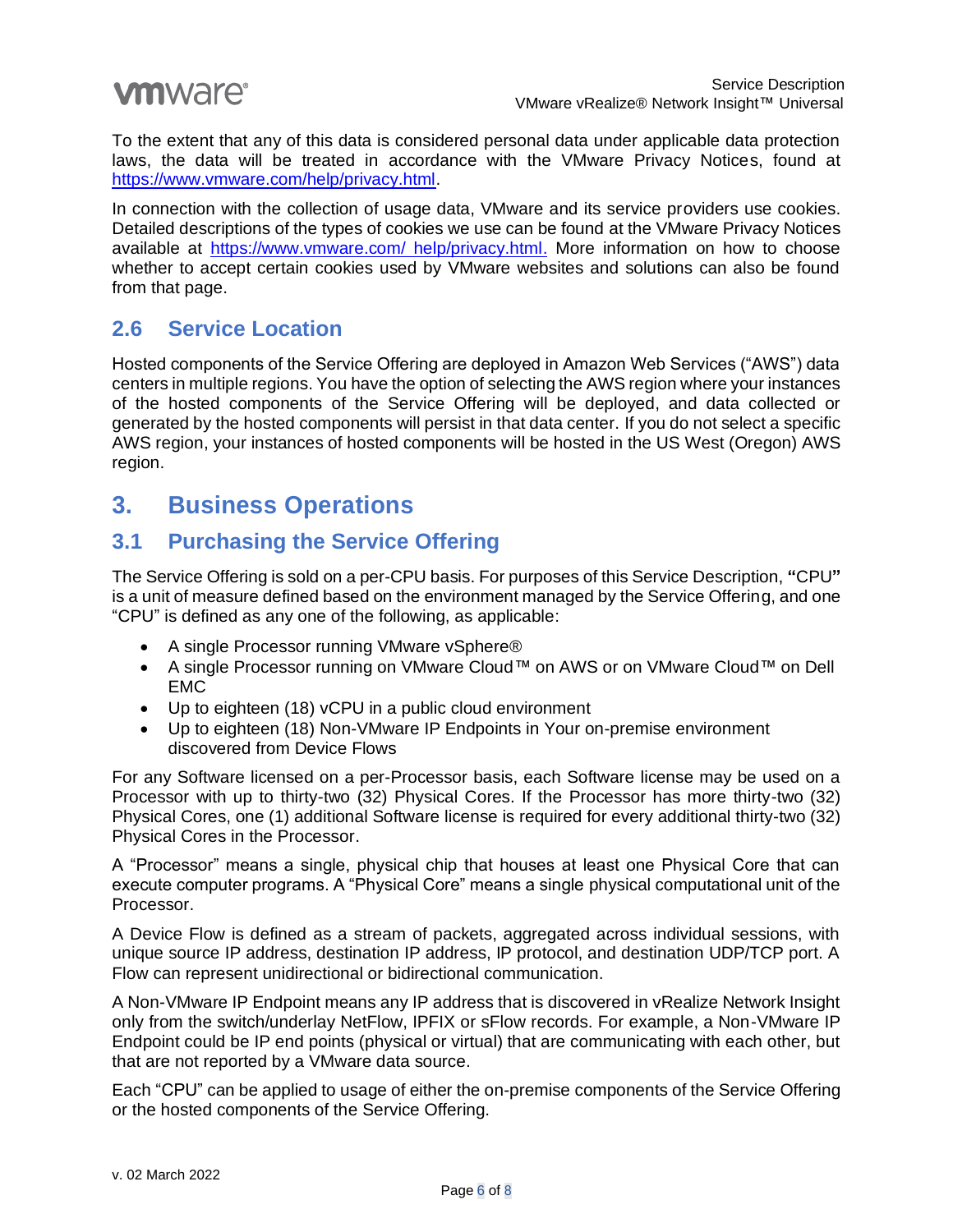For vRealize Network Insight Universal, the definitions of "CPU" and "Operation Systems Instance" in this Service Description supersede other definitions of these terms in the VMware Product Guide and other Service Descriptions for VMware cloud service offerings.

You can purchase an entitlement to the Service Offering as a committed term subscription of 1, 2, 3, 4, or 5 years. Base charges for the entire committed term are payable up front. Overage charges will be computed and billed to you, in arrears, as described in Section 3.3, below.

## **3.2 VMware Cloud Upgrade Program**

If you receive your entitlement to the Service Offering through the VMware Cloud Upgrade Program, you agree that you will, within ninety (90) days of the purchase of the entitlement, relinquish your entitlements to relevant perpetual licenses for vRealize Network Insight that were exchanged through the vRealize Network Insight Universal Subscription Upgrade Program (the "Exchanged Licenses"). By the end of that 90-day period, you must stop using any license keys related to those specific Exchanged Licenses, and VMware will invalidate those Exchanged Licenses license keys. You are not required to uninstall any VMware Software if you convert your existing perpetual licenses to a vRealize Network Insight Universal entitlement by applying vRealize Network Insight Universal license key to your existing VMware Software instances.

# **3.3 Billing and Usage Metering**

#### **Usage Metering and Reporting**

For purposes of this Service Description, "Usage" of the Service Offering is defined as the highest summation of CPUs managed by vRealize Network Insight (Enterprise) and vRealize Network Insight Cloud, as measured by the vRealize Cloud Subscription Manager.

You are responsible for providing VMware with Usage data of the Service Offering's on-premises components that you have deployed. To deliver Usage data to VMware, you are responsible for:

- Deploying the latest version of vRealize Suite Lifecycle Manager in your on-premises environment. vRealize Suite Lifecycle Manager automatically collects and records Usage data from components of the Service Offering deployed in your on-premises environment on a daily basis.
- Connecting vRealize Suite Lifecycle Manager to vRealize Cloud Subscription Manager, a hosted component of the Service Offering. Usage data collected by vRealize Suite Lifecycle Manager is transmitted to vRealize Cloud Subscription Manager.
- Failure to comply with the requirements of this section may result in cancellation of your entitlement to the Service Offering, in which case you will not be eligible for any refund.

Usage data for the hosted components of the Service Offering are automatically collected from your instance(s) of these components by the vRealize Cloud Subscription Manager.

#### **Overage**

For purposes of this Service Description, "Overage" is defined as the amount of Usage of the Service Offering during the relevant time period that exceeds the Usage covered by your active committed term subscriptions to the Service Offering. Overage is calculated daily and averaged over one month. Overage is charged on a per CPU, per month basis at the then-current overage rate for the Service Offering, and it is billed in arrears once per VMware fiscal quarter.